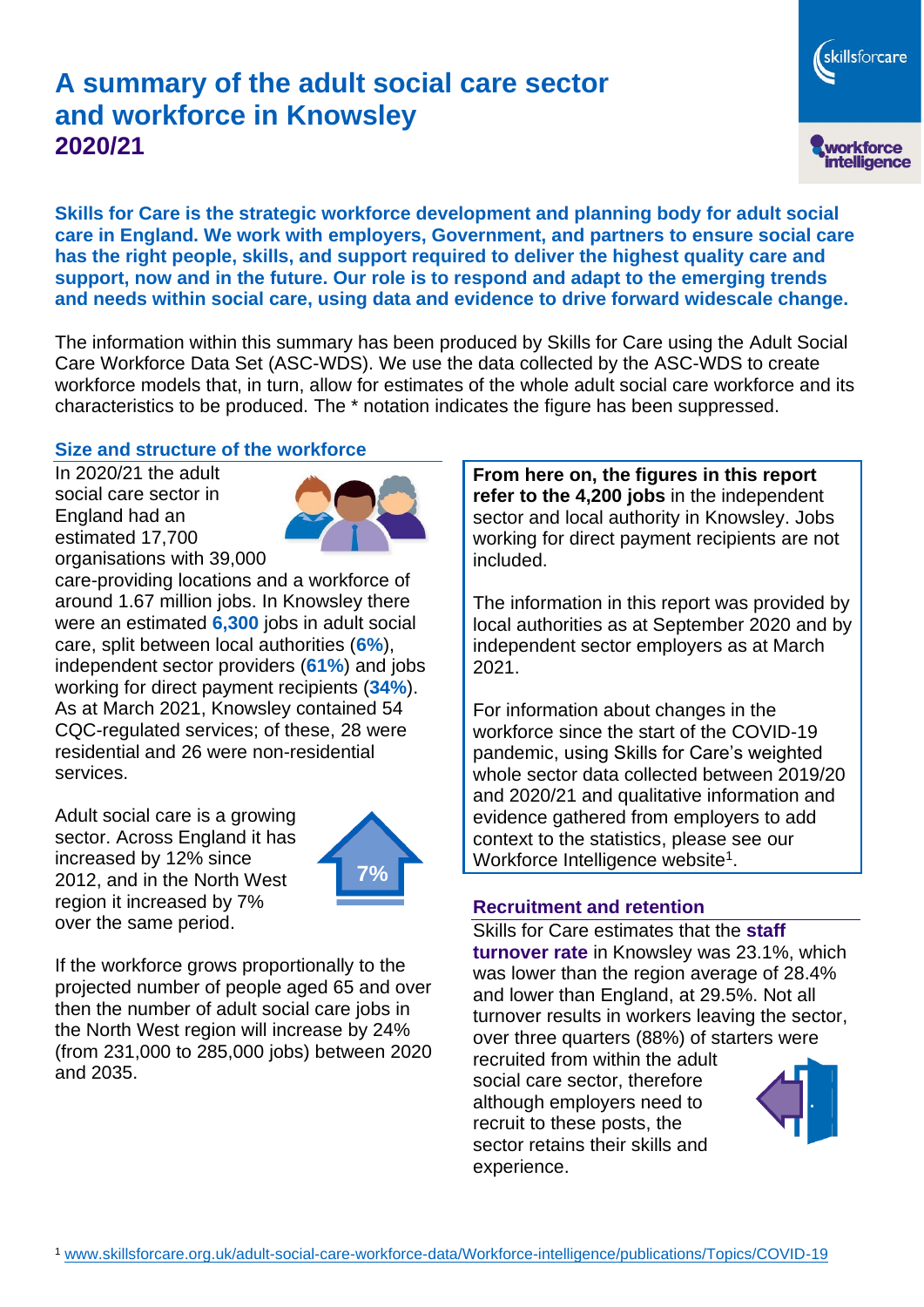Adult social care has an experienced 'core' of workers. Workers in Knowsley had on average **10.1 years of experience in the sector** and 84% of the workforce had been working in the sector for at least three years.

Using both workforce intelligence evidence and our links with employers and stakeholders across England, we know that recruitment and retention is one of the largest issues faced by employers. We have many resources and tools available to help, for example the 'Values-based recruitment and retention toolkit'<sup>2</sup> and 'Seeing potential: widen your talent pool'. <sup>3</sup> For more information please visit: [www.skillsforcare.org.uk/recruitment-retention](http://www.skillsforcare.org.uk/recruitment-retention)

#### **Employment information**

We estimate Knowsley had **4,200** adult social care jobs employed in the local authority and independent sectors. These included 325 managerial roles, 150 regulated professionals, 3,200 direct care (including 2,100 care workers), and 550 othernon-care proving roles.

The average number of **sickness days** taken in the last year in Knowsley was 13.8, (10.9 in North West and 9.5 across England). With an estimated directly employed workforce of 4,000, this would mean employers in Knowsley lost approximately **55,000 days to sickness in 2020/21**. In England levels of staff sickness have nearly doubled over the course of the pandemic between 2019/20 and 2020/21, in total around 6 million extra days were lost to sickness than in the year before.

Less than a quarter (18%) of the workforce in Knowsley were on zero-hours contracts. Over half (58%) of the workforce usually worked full-time hours and 42% were part-time.

### **Chart 1. Proportion of workers on zero hours contracts by area**

**England** North West Knowsley



### **Workforce demographics**

The majority (81%) of the workforce in Knowsley were female, and the average age was 44.6 years old. Workers aged



24 and under made up 10% of the workforce and workers aged over 55 represented 31%. Given this age profile approximately 1,300 people will be reaching retirement age in the next 10 years.

Nationality varied by region, in England 83% of the workforce identified as British, while in the North West region this was 93%. An estimated 96% of the workforce in Knowsley identified as British, 2% identified as of an EU nationality and 3% a non-EU nationality, therefore there was a similar reliance on EU and non-EU workers.

### **Pay**



Table 1 shows the full-time equivalent annual or hourly pay rate of selected job roles in Knowsley (area), North West (region) and England. All figures

represent the independent sector as at March 2021, except social workers which represent the local authority sector as at September 2020. At the time of analysis, the National Living Wage was £8.72.

#### **Table 1. Average pay rate of selected job roles by area**

|                                 | <b>England</b> | <b>Region</b> | Area    |
|---------------------------------|----------------|---------------|---------|
| Full-time equivalent annual pay |                |               |         |
| Social Worker <sup>t</sup>      | £37,100        | £35,300       | £35,800 |
| Registered nurse                | £33,600        | £32,500       | £33,500 |
| Hourly pay                      |                |               |         |
| National Living<br>Wage         | £8.72          | £8.72         | £8.72   |
| Senior care worker              | £10.00         | £9.80         | £9.57   |
| Care worker                     | £9.29          | £9.08         | £8.88   |
| Support and<br>outreach         | £9.53          | £9.20         | £8.72   |

†Local authority social workers only.

Please note that pay varies by sector, with local authority pay generally being higher than independent sector pay.